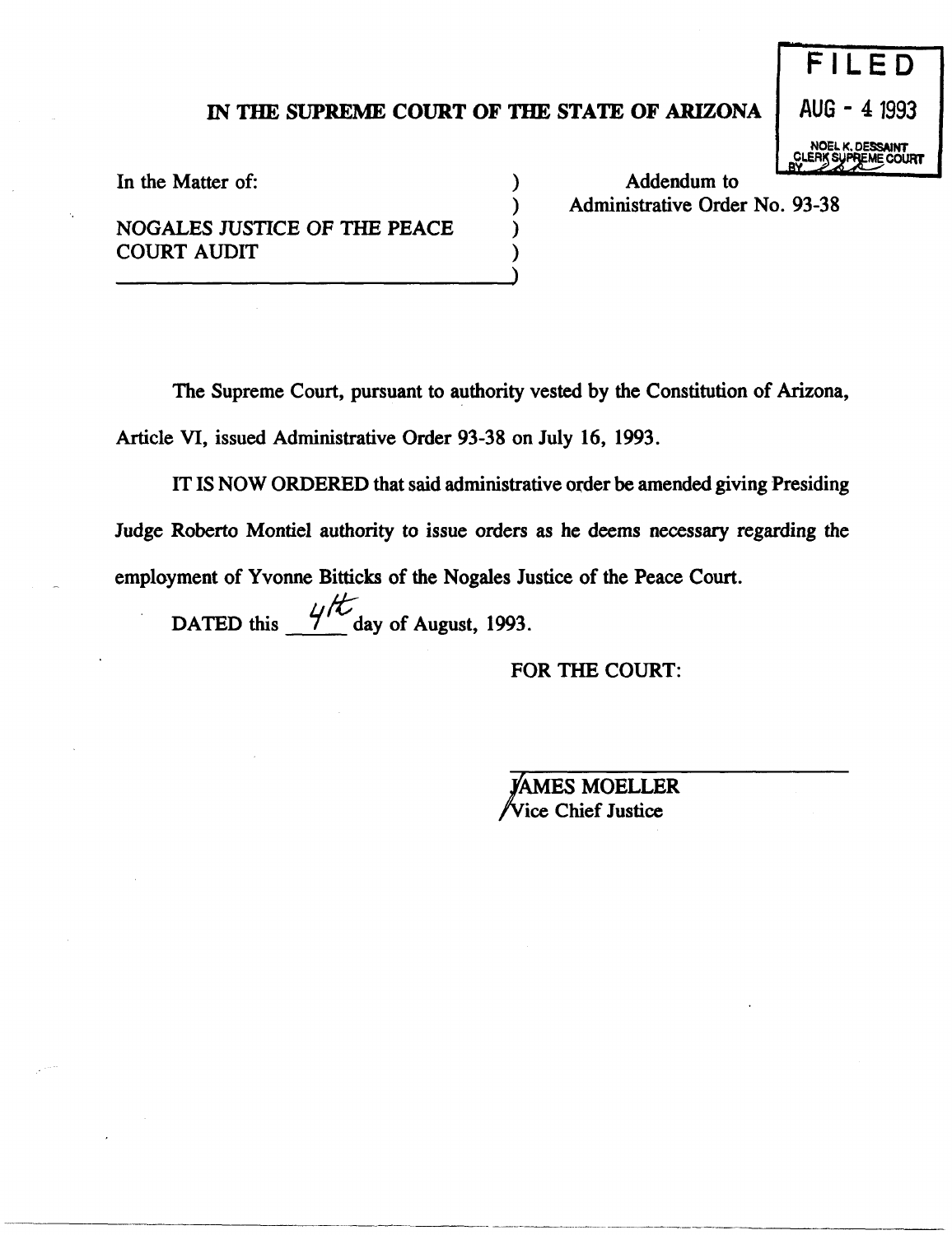## IN THE SUPREME COURT OF THE STATE OF ARIZONA

)

)

In the Matter of: NOGALES JUSTICE OF THE PEACE COURT AUDIT

----------------------------)

**JUL 16** 1993 NOELK.DESSANY<br>@CLERK5OPREMECO<br>Administrative Orden No. 93-38

F I LF D

The Supreme Court, having administrative supervision over all courts of the state pursuant to the Constitution of Arizona, Article VI, periodically conducts reviews and audits of operations.

Pursuant to the foregoing authority the Supreme Court has been conducting an audit and review of the operations of the Nogales Justice of the Peace Court. In pursuance of the objectives of the audit and to assure its viability,

IT IS NOW ORDERED as follows:

Until further order of the Court, all books and records of the Nogales Justice of the Peace Court are placed in the constructive possession of the Administrative Office of the Courts of the Supreme Court of the State of Arizona and, in particular, in the constructive possession of the Director thereof, David Byers, or his designees.

Although constructive possession of the books and records of the Nogales Justice of the Peace Court is being hereby transferred to the Administrative Office of the Courts, the Court recognizes that physical possession of the books and records is presently at the Nogales Justice of the Peace Court. Therefore,

IT IS FURTHER ORDERED that, until further order of the Court, no person, other than David Byers or his designess, shall remove from the premises of the Nogales Justice of the Peace Court any paper or record of any type whatsoever for any reason whatsoever, nor shall any such